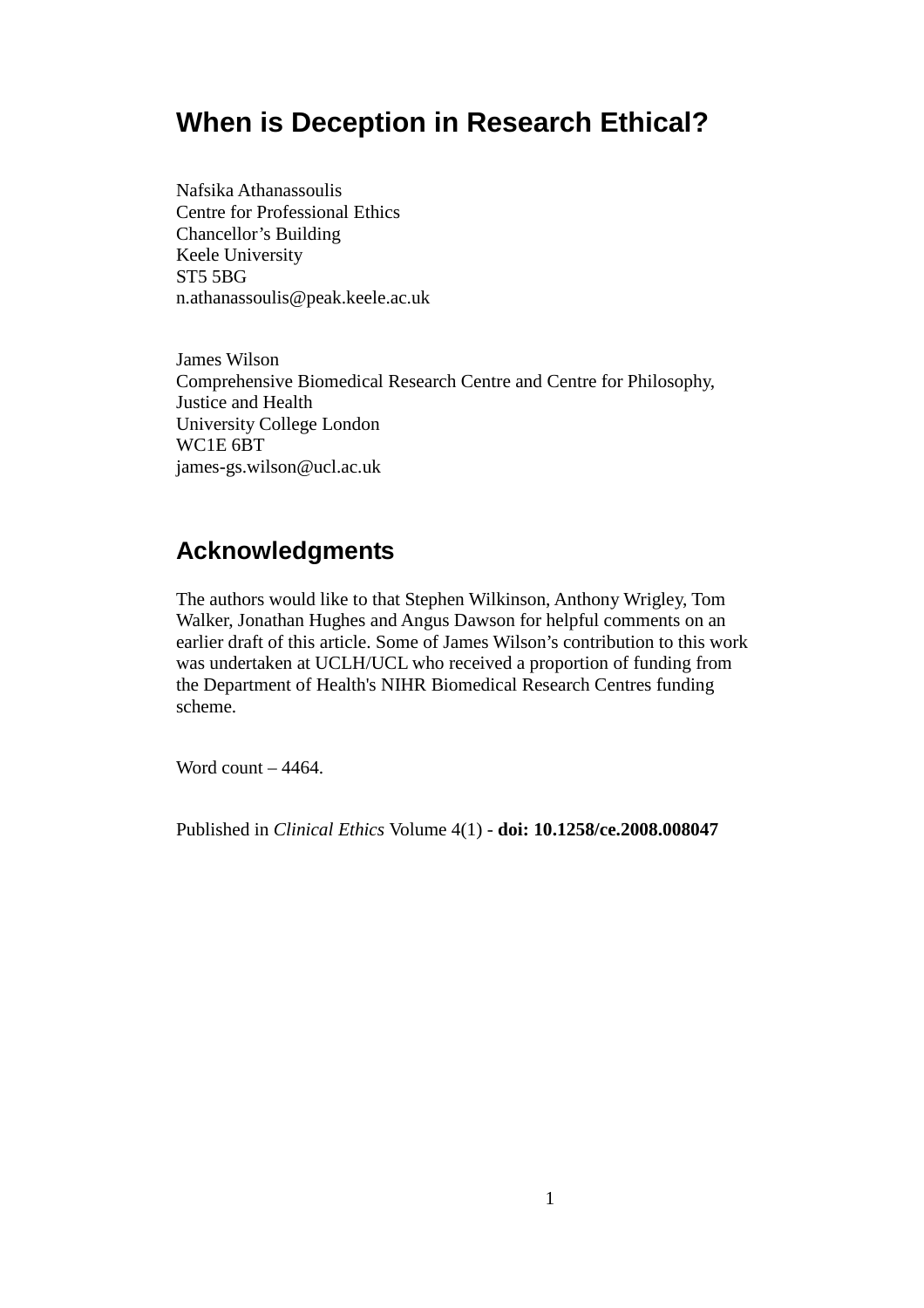#### **When is Deception in Research Ethical?**

#### **Abstract**

This article examines when deceptive withholding of information is ethically acceptable in research. The first half analyses the concept of deception. We argue that there are two types of accounts of deception: normative and non-normative, and argue that non-normative accounts are preferable. The second half of the article argues that the relevant ethical question which ethics committees should focus on is not whether the person from whom the information is withheld will be deceived, but rather on the reasonableness of withholding the information from the person who is deceived. We further argue that the reasonableness of withholding information is dependent on the context. The last section examines how the context of research should shape our judgements about the circumstances in which withholding information from research participants is ethically acceptable. We argue that some important features of research make it more difficult to justify withholding information in the context of research than elsewhere.

#### **Introduction**

One of a Research Ethics Committee's main tasks is to ensure that potential research participants are in a position to give valid consent. Research participants cannot give consent without adequate information, and so ethics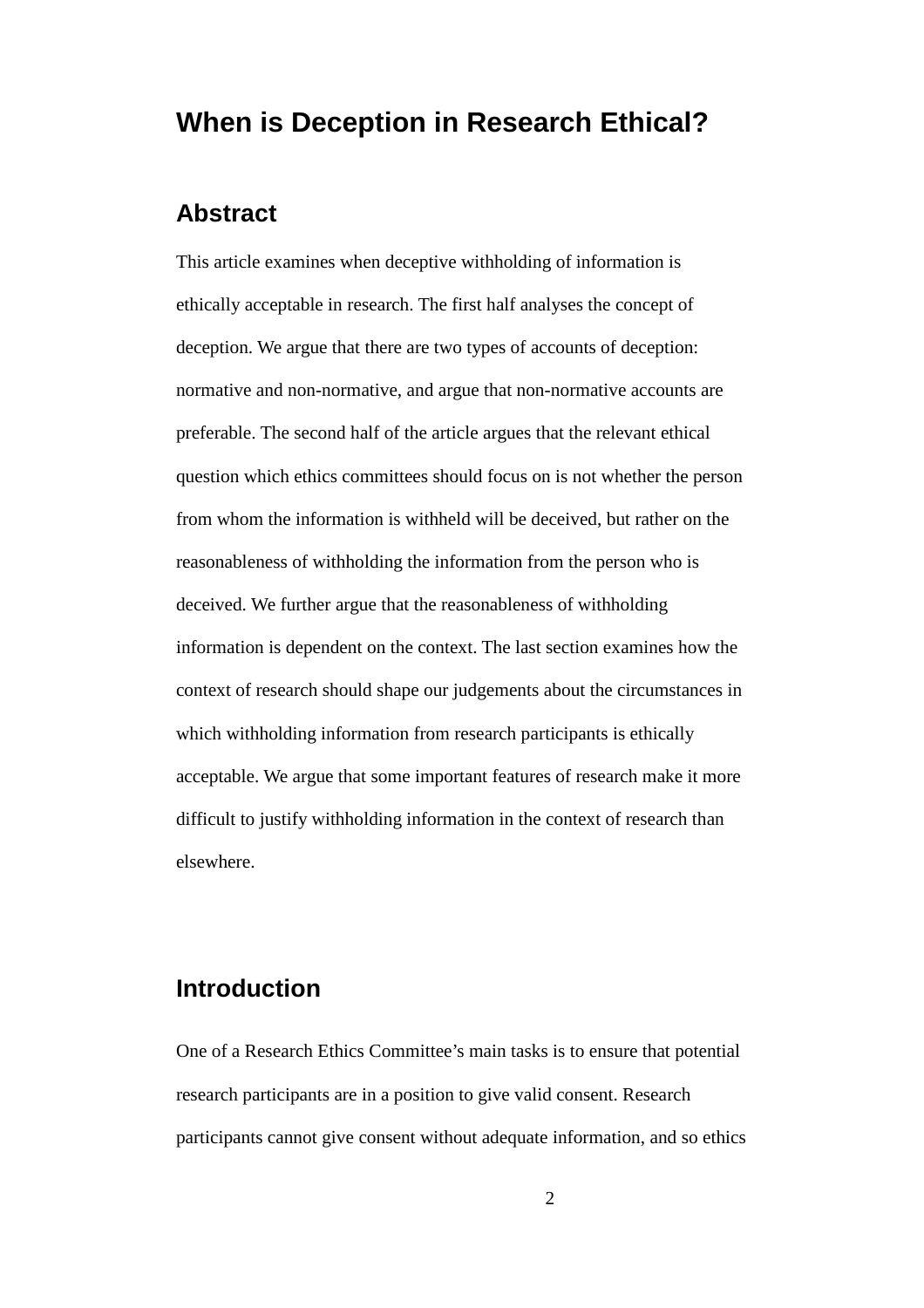committees typically spend much of their time scrutinising the information to be provided to research participants. Information provision in research is an especially sensitive topic because of the uncertainty inherent in research, the difficulty of balancing the relevant harms and benefits, and the fact that research often exposes participants to risk without any compensating benefit.

There are a number of standard problems with information provision in research, such as ensuring information is provided in a manner which enhances understanding, and how to overcome difficulties in understanding the concept of randomisation. In this article we shall set all these problems aside, and concentrate on cases where a researcher wants to withhold information from the research participants on methodological grounds. If some relevant information is not communicated in the types of case we are interested in, this is not because of a mistake or incompetence, but rather because the information is withheld intentionally.

In the light of scandals such as the Tuskegee Syphilis Study, and Milgram's obedience to authority experiments, Research Ethics Committees are often very reluctant to allow research which they believe to involve deception to go ahead. However there are certain kinds of research that cannot be done without deception: in some instances providing certain kinds of information about the study will invalidate the results, as it may lead to the participants modifying their behaviour in light of this knowledge. To take just one example, research into socially disliked attitudes can usually not proceed

3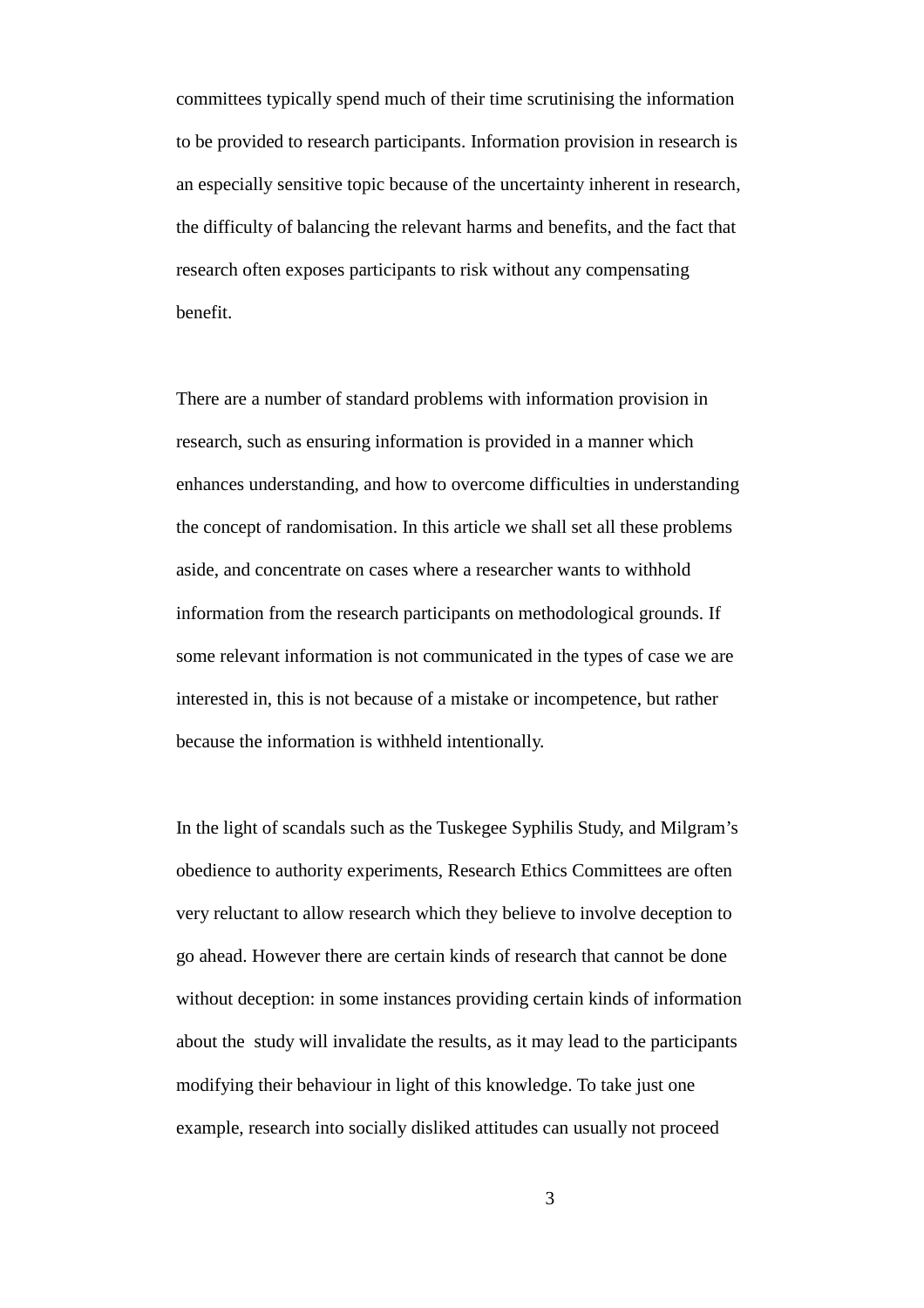without some form of deception. Clearly you will not gain a true insight into the extent of discrimination against people with mental health problems if you inform your research subjects that this is what you are researching, given that people are typically reticent about admitting to attitudes which are subject to social disapproval.

As the kinds of information that can be discovered by such deceptive studies can be very useful, it seems too extreme to claim that deception in research can *never* be justified. But as often in ethics the difficult question is where to draw the line. In this article we look in detail at two cases of possible research designs – one of which we think falls on the right side of the line of ethical acceptability, and the other on the wrong side – and by reflecting on these two cases, formulate a principle to help guide judgements about when deceptive withholding of information is ethically acceptable in research.

We begin, however, by analysing the concept of deception. We argue that there are two types of accounts of deception: normative and non-normative accounts. Normative accounts of deception make the ethical question of whether a particular case of misleading is justifiable integral to the question whether it counts as a case of deception, whilst non-normative accounts do not. We argue that non-normative accounts are preferable. More specifically, we argue that where A intends to mislead B, and succeeds in so doing, this is a case of deception irrespective of whether this misleading is ethically justifiable and so the claim that ethical justifiability should play a role in the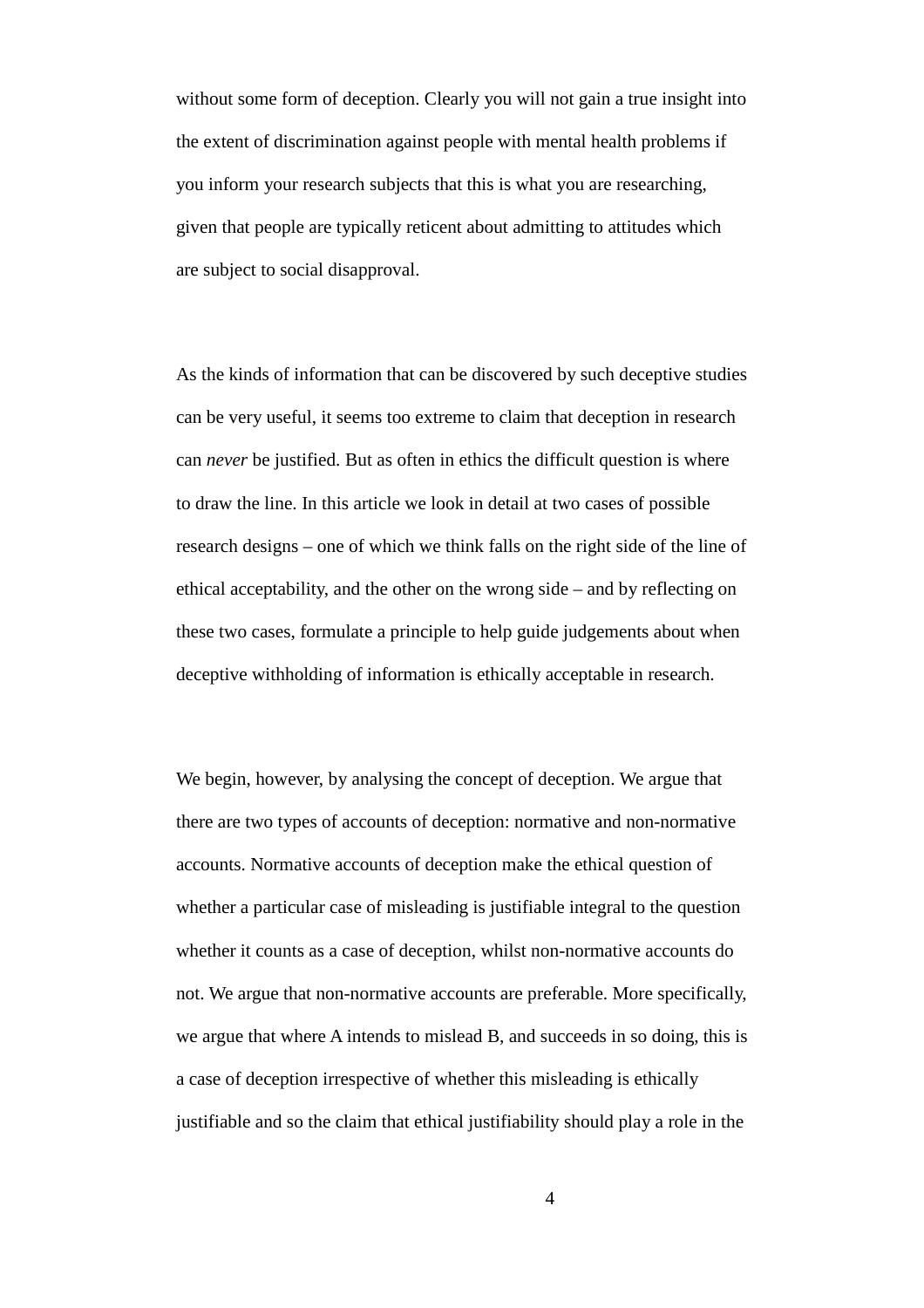definition of deception is false. If this non-normative account of deception is correct, then it is a mistake for ethics committees to set too much store by the question of whether a given research project involves deception, given that the fact that a piece of research involves deception does not in and of itself make it morally problematic.

The second half of the article argues that what ethics committees should be focusing on in cases of withholding information is the reasonableness of withholding the information from the person who is deceived, and that the reasonableness of withholding information is dependent on the context. The last section examines how the context of research should shape our judgements about the circumstances in which withholding information from research participants is ethically acceptable. We argue that some important features of research make it more difficult to justify withholding information in the context of research than elsewhere.

#### **When is withholding information deceptive?**

In an interesting recent article analysing the concept of deception, Sokol argues that there is an asymmetry between misleading by intentionally giving false information, and misleading by intentionally withholding information. The former is always deceptive, whilst whether the latter counts as deceptive depends on what expectations would be reasonable in the circumstances. Sokol argues for this claim as follows: "At any one time, people hold hundreds of false beliefs. They do not, however, expect others to correct them unless there is good reason to do so. Just as we hold many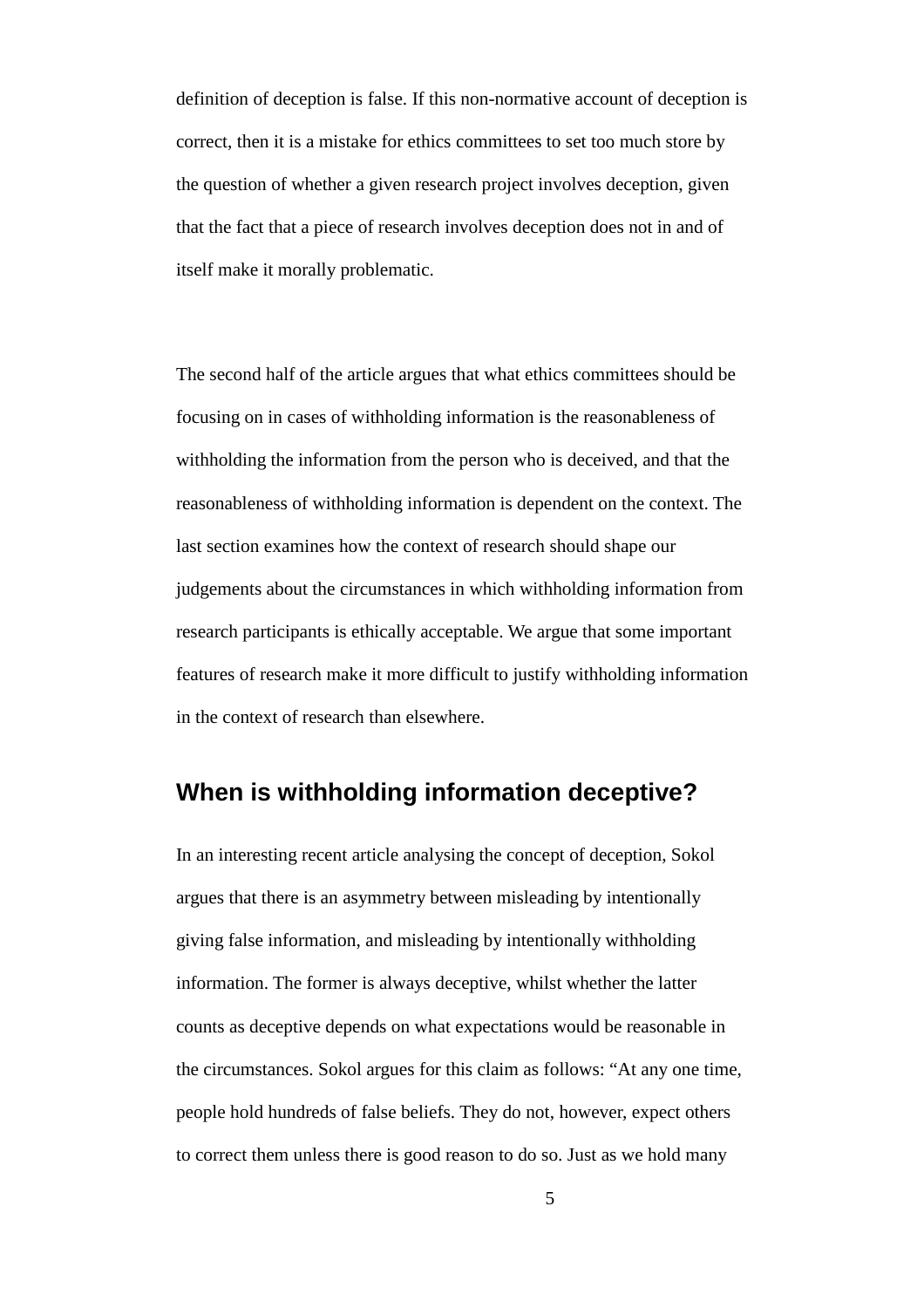false beliefs about the world, so do we withhold true beliefs from others. Because there is generally no expectation to reveal those true beliefs, it would be odd to say we are concealing them from others, let alone that we are deceiving them." [1, p.460]

Sokol draws the conclusion that whether withholding information is deceptive in a given circumstance depends on three things: (a) the agent's intention, (b) what expectations would be normatively reasonable in the circumstances, and (c) whether the attempted deception is successful. Hence, he argues that I can deliberately set out to mislead you about whether I have a particular book by hiding it when you come round to my house, and even if I am successful in misleading you, this will still not count as deception if your expectation that I would tell the truth about the contents of my book collection were normatively unreasonable. [1, p.460)]

We have two worries about this account of deception by omission. First, it gains much of its plausibility by running together cases where someone withholds information with the intention that another person will form a false belief, and cases where information is withheld, but where there is no intention that the other person form or retain a false belief. In the latter category, someone could condone the fact that another person was fairly likely to form (or maintain) a false belief without it being their *intention* that the other person do so.

Suppose the man next to me on the bus has spinach stuck to his tooth, and I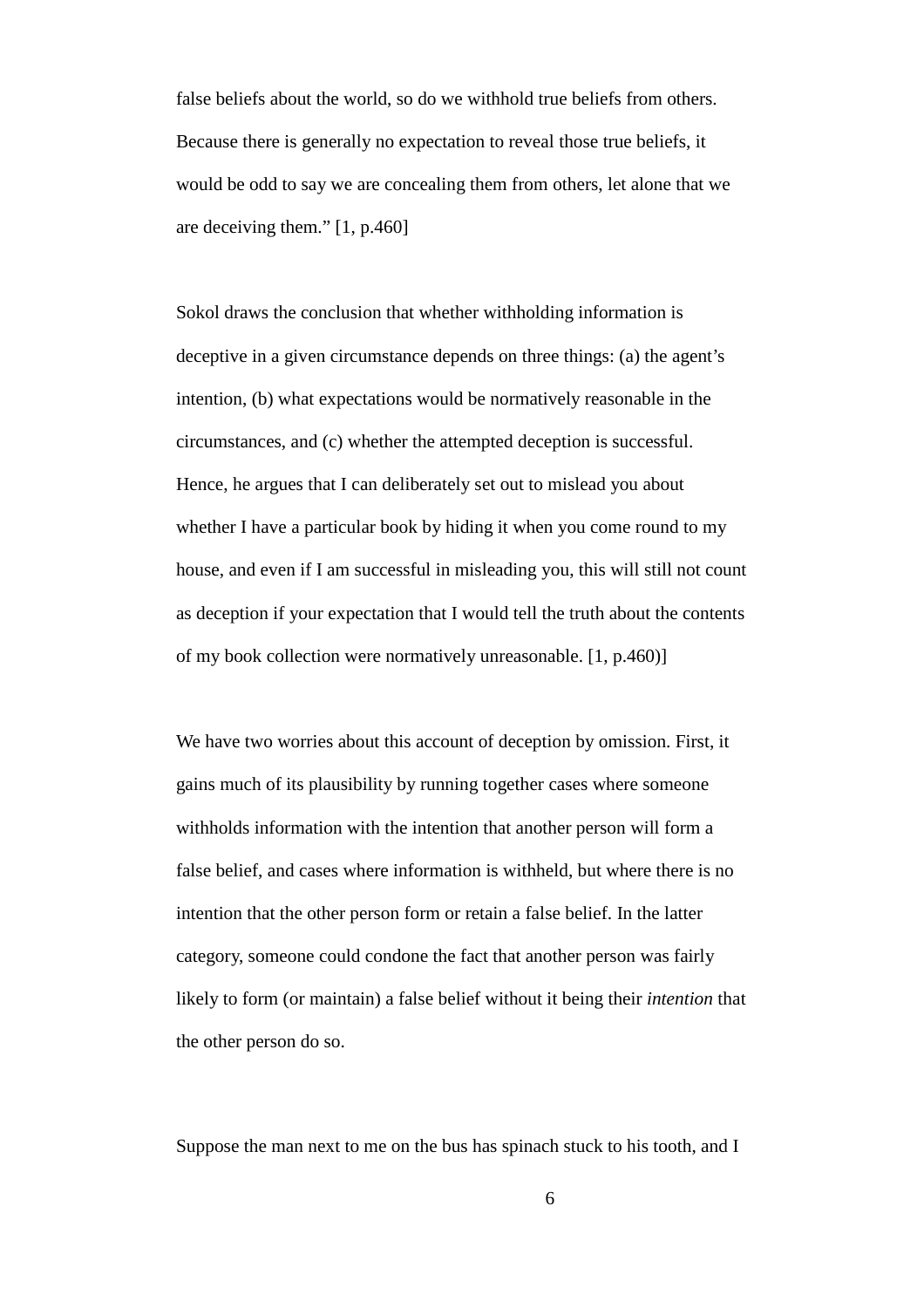do not mention this to him, as he is a perfect stranger and I do not want to embarrass him. In these circumstances, I may keep quiet with the intention of not embarrassing him, being aware that he may well draw the conclusion that there is nothing amiss about his appearance. We agree with Sokol that in cases such as this I do not deceive the stranger. But the reason that my silence is not deceptive need not be that there was no reasonable expectation that I mention the spinach; it could equally well be claimed that the reason I do not deceive the stranger is that I do not intend to mislead him. It follows that cases of this kind do little to support the claim that deception by omission requires that the speaker have a reasonable expectation that the truth will be told in the circumstances.

Second, we think that intentional withholding of information can still be deceptive, even if there would be no normatively reasonable expectation that the person withholding the information would reveal what they know in the given context. Take the following case.

*Harry*. Harry is a gifted sleight of hand magician, who happens to work in a coffee shop. When a customer asks for a glass of water, he likes to pour them the glass in plain view, and then using sleight of hand, replace this glass with another identical glass of water, which he poured a few moments before and cunningly concealed about his person. The customer is in no way harmed by Harry's sleight of hand, as the two glasses of water are equivalent in every way.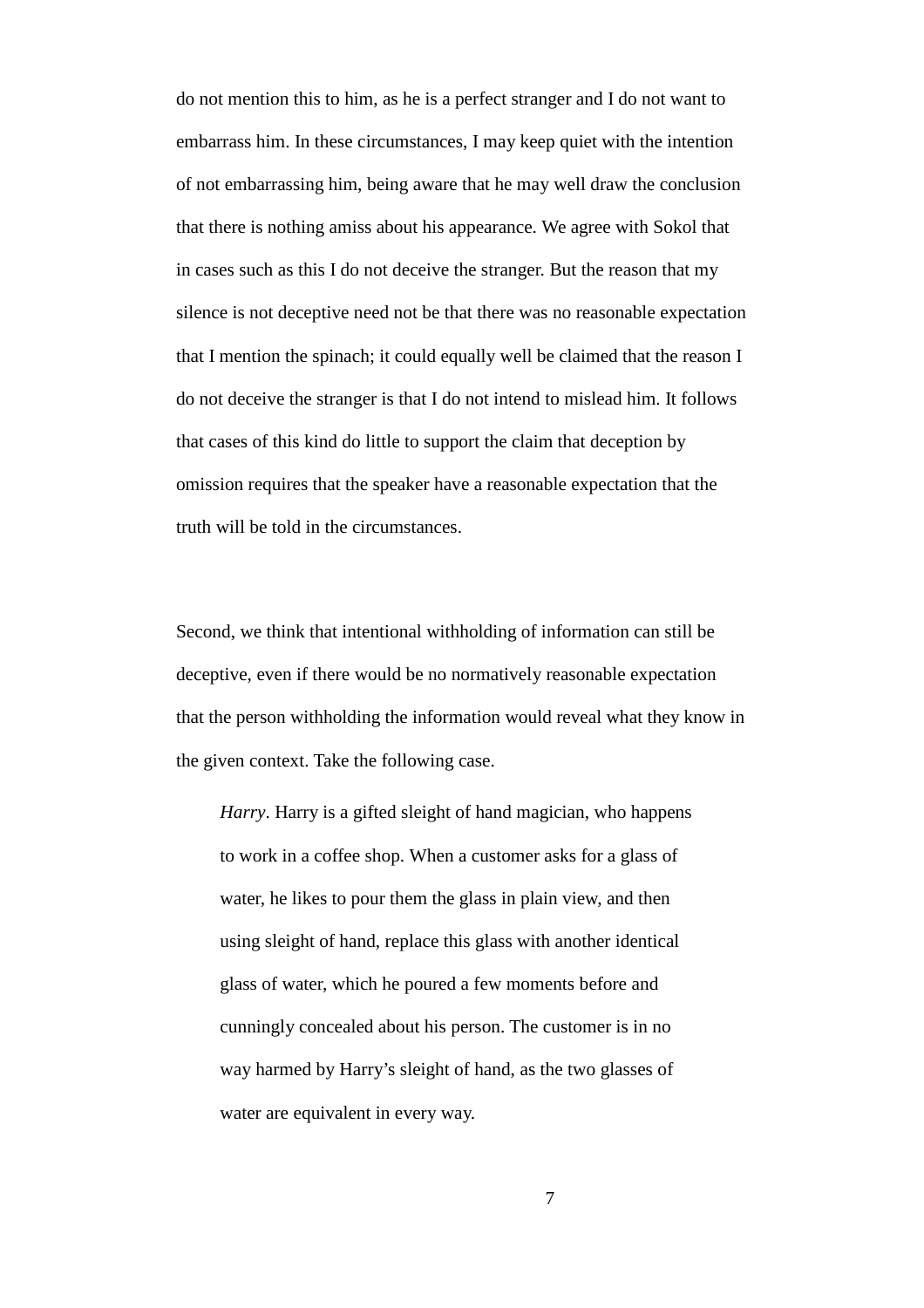The first thing to say is that Harry does not *tell* the customer that the glass of water she receives is the same as the one she initially sees; rather he is relying on the customer's natural assumption that the glass of water she receives is one and the same as the one she saw being poured. So if this is a case of deception, it is a case of deception by omission, rather than commission.

We take it that the fact that the glass of water that the customer sees is a different glass of water from the one that she in fact receives is not a piece of information which is material to her desire to have a glass of water. And it seems hard to see that a reasonable person would have reason to object to the fact that they are not given the actual glass of water they saw being poured, but rather an identical one.<sup>1</sup>

We think that in this case Harry *does* deceive the customer, even though the fact that the glass of water is a different one from the one the customer saw is not relevant to the fulfilment of the customer's desire for the glass of water. In other words, Harry deceives the customer *despite* the fact that there would not be a reasonable expectation for him to tell the customer that the glass of water she receives is not the original one she saw, but rather an identical one.

<sup>1</sup> Unless of course they thought that this was deceptive, and that they were wronged by being deceived. However this would support the claim that we are trying to get to, namely that Harry *does* deceive the customer.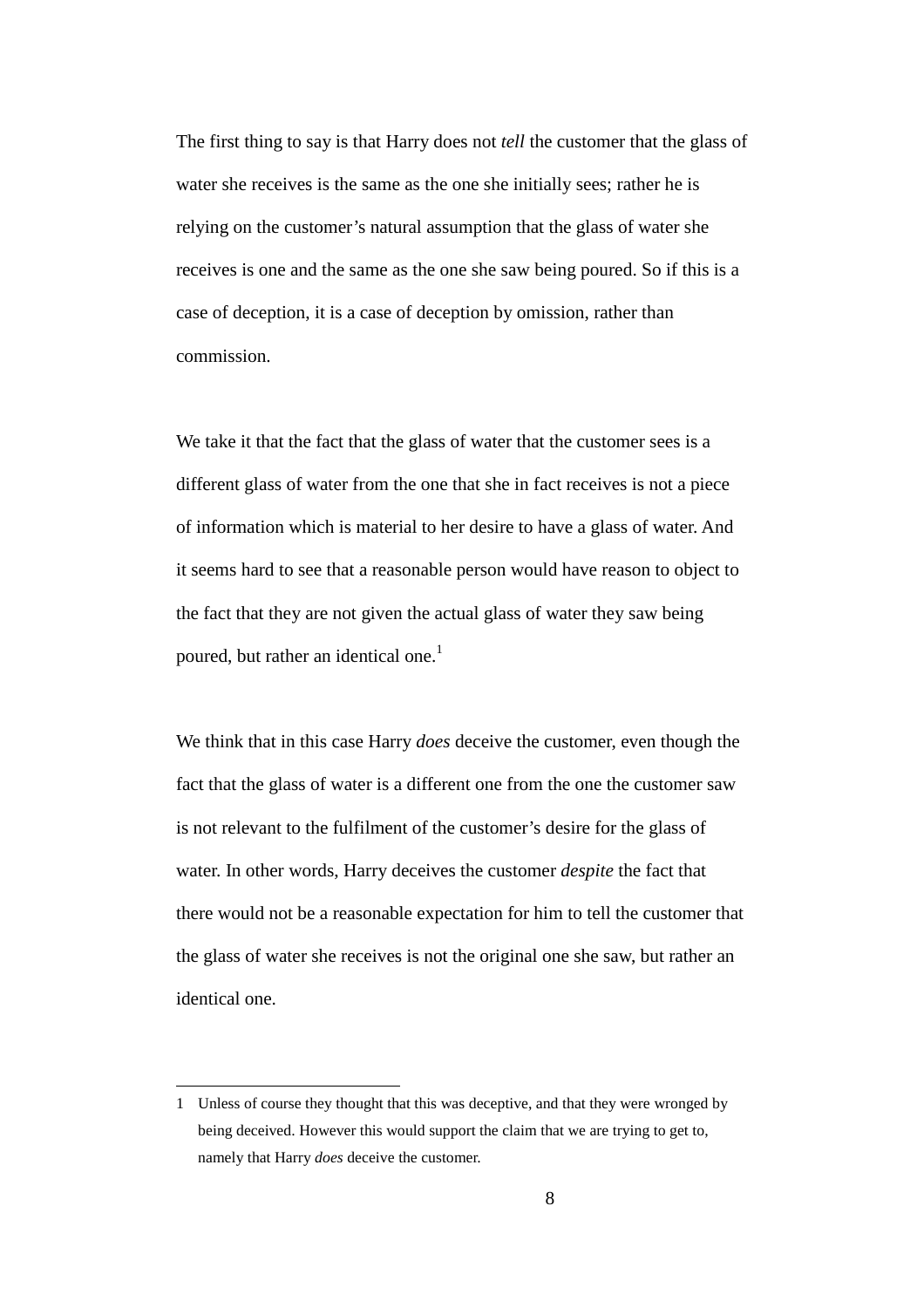If this analysis of the case of Harry the magician is correct, then it suggests that intentionally causing someone to hold a false belief is a sufficient condition for deception, whether or not the information about which the person is misled about is information that they had a reasonable expectation of being told. If this is the case, then it is false to argue that it is a necessary condition for deception by omission that the person who is deceived has a reasonable expectation of receiving the information that is withheld from them.

We also think that there is a second type of case which reveals a problem with normative conceptions of deception like Sokol's, namely where a person is engaged in action which is so immoral that they could not reasonably expect someone to help them achieve their goal. If a murderer comes to the door, and asks whether his innocent target is hiding inside, then certainly I should attempt to bring it about that the murderer does not believe that that the innocent person is hiding inside. But we are not at all sure that the would-be murderer has anything like a normatively reasonable expectation that I should reveal what I know to him. Hence it looks like on Sokol's account I probably do not deceive him if I send him away with an intentionally misleading statement. But this seems counter-intuitive to us.

We think that these two problems suggest that a non-normative conception of deception is preferable. On a non-normative conception of deception, to call something deceptive is not in and of itself to make a moral judgement about the conduct. Hence on such a view, saying that a piece of research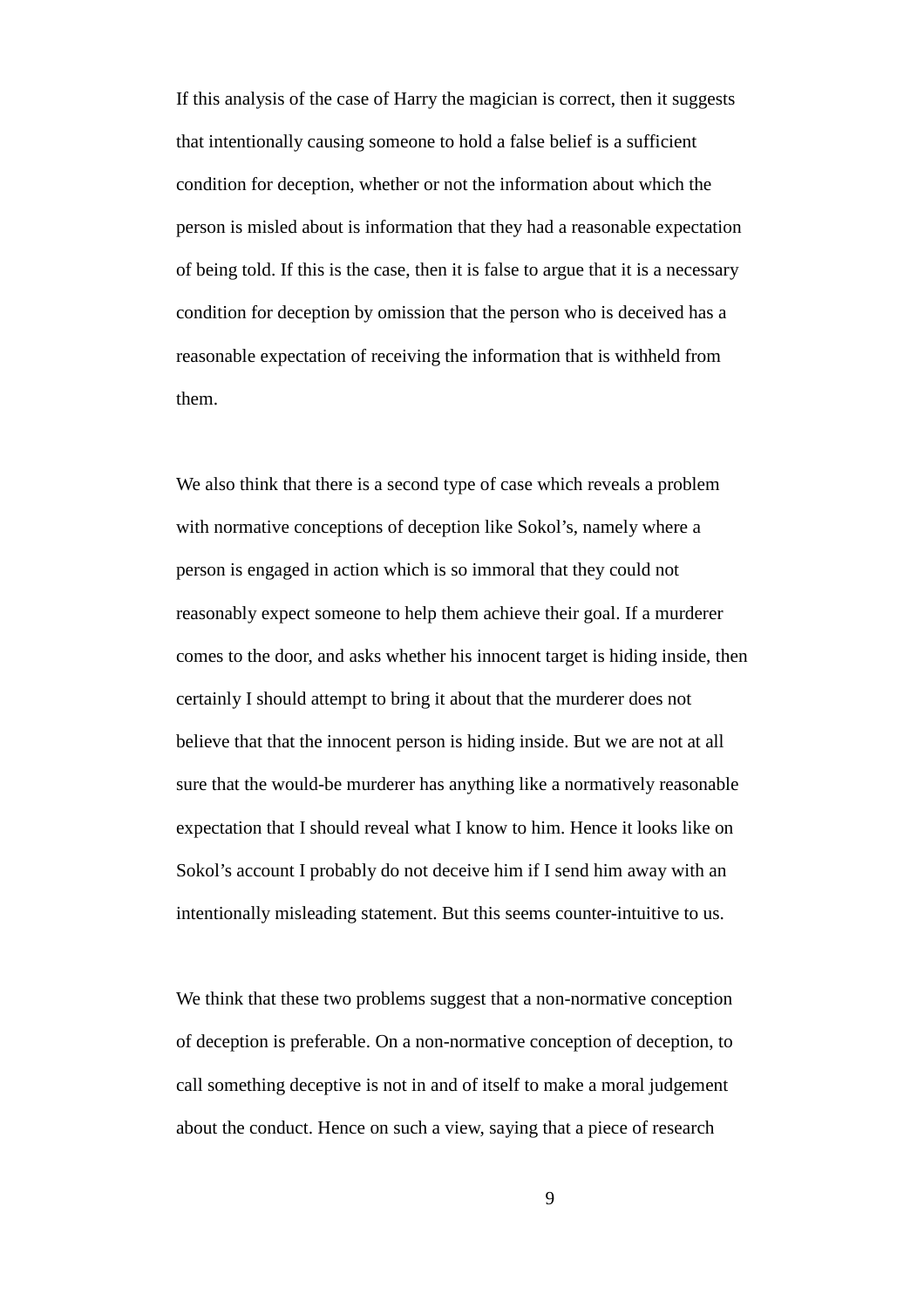involves deceiving the research participants is not yet to make a moral claim about the research. Whilst we do not think that the idea of reasonable expectations is helpful in thinking about what deception is, it will form a key part of our account of why some cases of deception are more ethically problematic than others. With this in mind, let us pass on to analyse our two cases about withholding information in research.

## **Two Cases of Withholding Information In Research**

We have used the following two cases in ethics training for Research Ethics Committees as part of the Centre for Professional Ethics's Knowledge Transfer activities. *Bamforth* is fictional, whereas *Rucola* is modified version of a real case reported by a participant in one of our training days. *Rucola* was turned down by the Research Ethics Committee on the grounds that it deceived the subjects as to the true nature of the trial. We shall be suggesting that the committee in question made the wrong decision, and for the wrong reason.

*Bamforth.* John Bamforth is an internationally recognised expert in human communication studies. He approaches you, prior to seeking ethics committee approval, to see if you (and your Cancer Care Centre) would be willing to participate in his newest study. He is interested in discovering the techniques by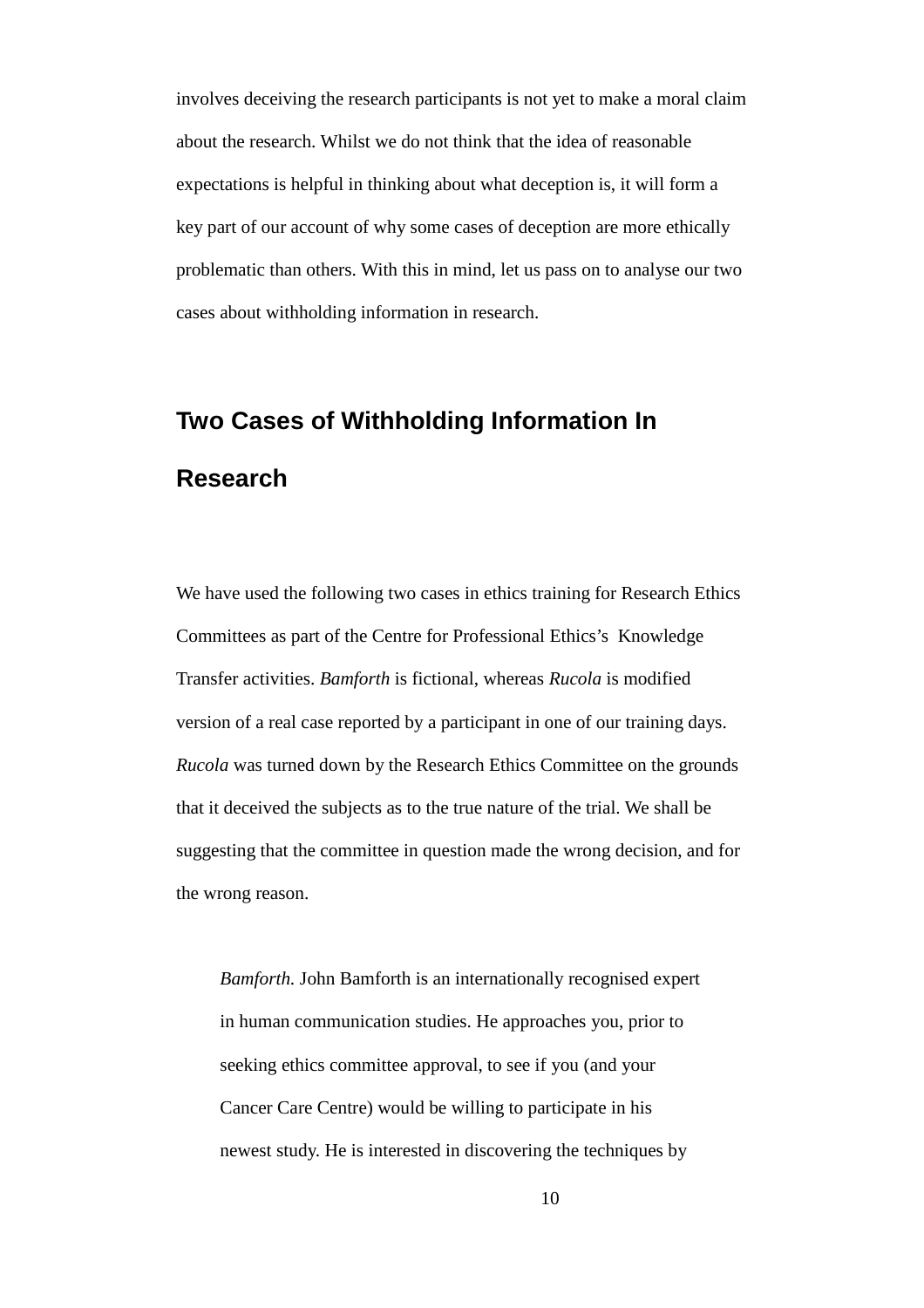which healthcare professionals attempt to break bad news; and he hopes that the results of his research will in the future help to improve best practice in this difficult area. For his latest research project, he proposes to set up a relatively unobtrusive unattended camera in the room in which the healthcare professional breaks the bad news to the patient. He will analyse the communication (both what is said and what is unsaid), and the body language of both participants, and write a number of papers on the subject of the best way to break bad news.

He proposes to seek consent from all the healthcare professionals to be involved in the study, and also all the patients. He does not want to scare the patients beforehand, so he will tell them merely that he is interested in how doctors talk to patients, and will not specifically mention the issue of breaking bad news. All persons will be anonymised for the purpose of the study, and he will destroy his tapes as soon as he has completed the relevant publications.

*Rucola.* Professor Rucola is a nutritional scientist and proposes to carry out a study measuring salad eating habits in the general public. She will ask members of the public to fill in a questionnaire on their eating habits *in general* over a period of time and from this material she will gather information on salad consumption. Her consent form will explain that she is carrying out research on eating habits, but will not mention that she is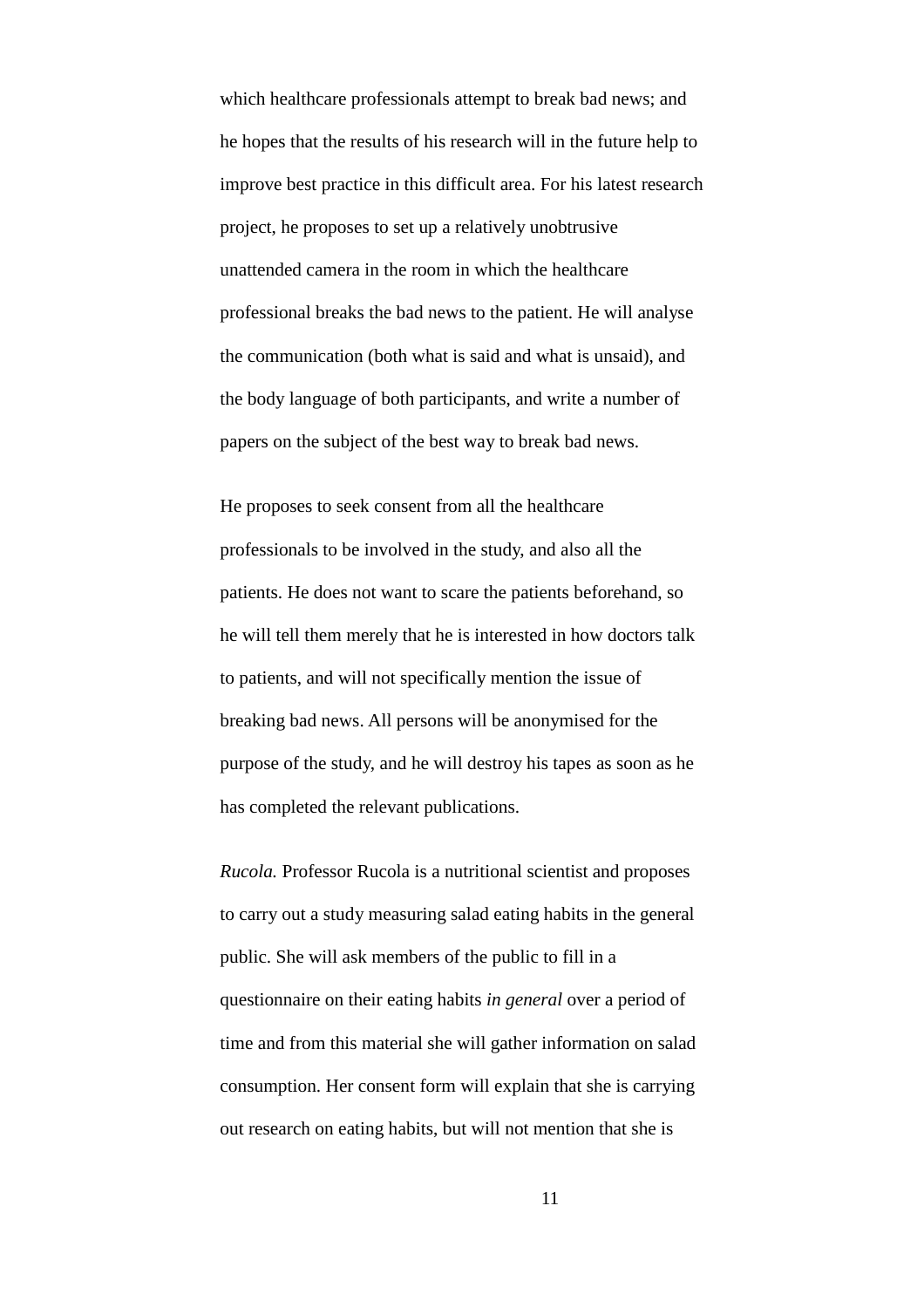only interested in salad consumption as she is worried that revealing this fact will distort the results, i.e. if people know that she is measuring salad eating habits, and given assumptions about healthy eating and the benefits of eating salad, her subjects will either change their eating habits or inaccurately report their eating habits for the duration of the trial.

Most people (in our admittedly unscientific sample of research ethics committee members) tend to think that *Bamforth* is much more ethically problematic than *Rucola*, and when asked to justify this, tend to explain the difference as being in large part due to the fact that *Bamforth* involves deception, whilst *Rucola* does not*.* We agree with the claim that *Bamforth* is more ethically problematic, but we do not think that deceptiveness has anything to do with this, for two reasons. First, as we have just argued, whether withholding information is deceptive or not does not *by itself* make any difference to the moral judgements we ought to make. Second, there are reasons for thinking that *Rucola* is as deceptive as *Bamforth*: both cases are similar insofar as disclosure of the precise purpose of the study would invalidate the study's methodology; as in both cases participants would alter their behaviour if they knew it was being measured during the trial. Moreover, in both cases the researchers deliberately withhold information which is relevant to understanding the purpose of the research, and in so doing intentionally mislead the trial participants as to the purpose of the research. Given a non-normative conception of deception, we think that it is very plausible to say that both studies involve the researcher deceiving the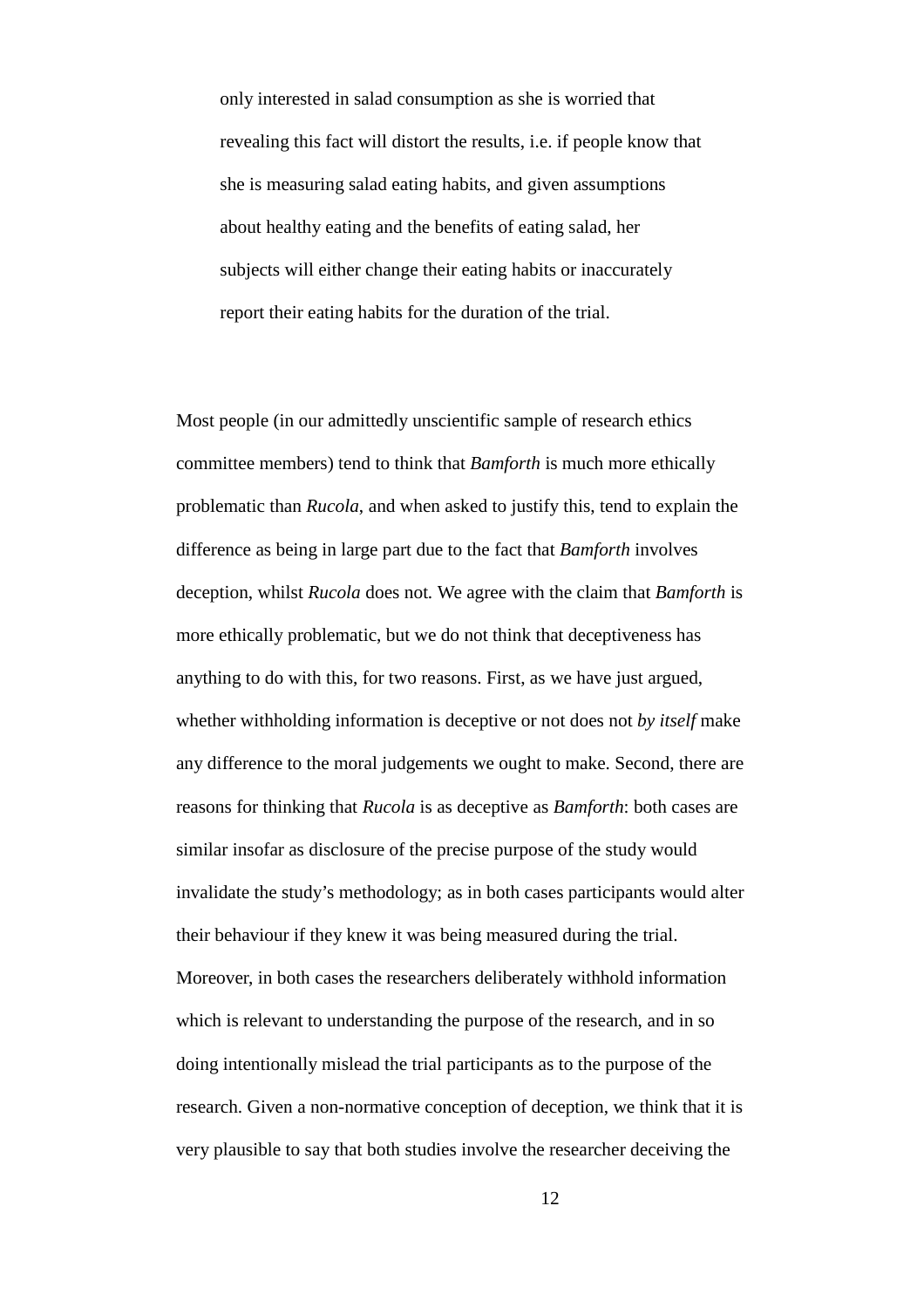research participants. (The inclination to say that *Rucola* is not deceptive comes, we think, from an erroneous attachment to a normative account of deception).

However, to say that the researchers are deceptive in both cases is not to say that they act wrongly in both cases: rather, we shall argue that only *Bamforth* involves *wrongful* deception, as the deception in *Rucola* – like the magician case – is one that a reasonable person would have no reason to object to.

In *Bamforth*, the fact that the observer is interested only in interviews that break bad news seems significant to the decision whether to participate. Participating in a trial on the breaking of bad news seems significantly different to participating in a trial on doctor-patient communication in general. The reason for this is that the nature of the news being communicated is potentially very sensitive and very distressing. A potential participant who would be willing to participate in a general communication trial, may not be willing to participate in a trial where she is observed while being told very sensitive and very distressing news.

In *Rucola*, the information that the observer is only interested in salad eating habits is innocuous in that it would not affect a reasonable participant's willingness to participate. Participants who decided that the aims of a trial on nutrition are significant enough to persuade them to give up their time to record their eating habits would not alter their decision by finding out that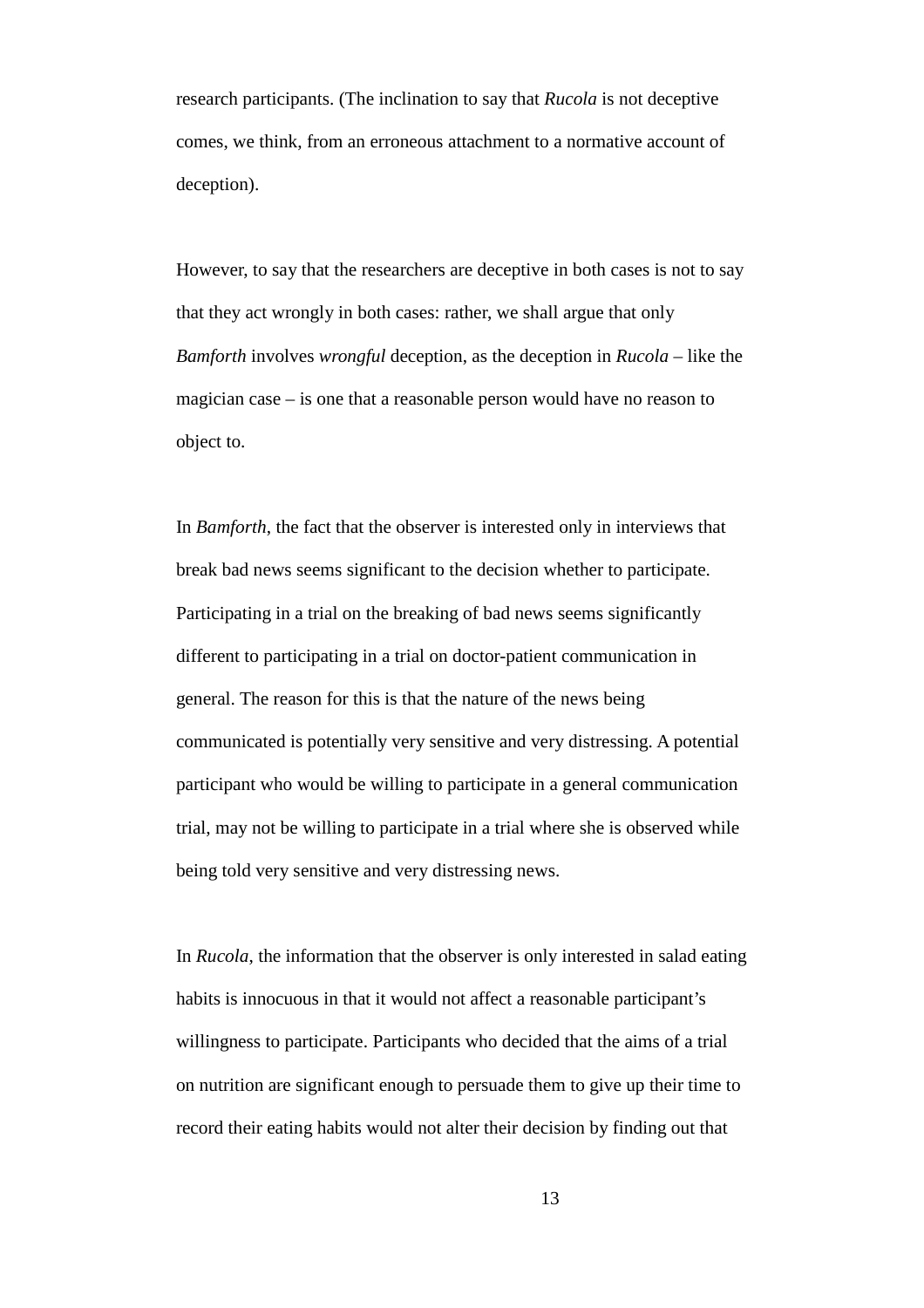this was indeed a study on specific rather than general eating habits. Salad eating habits are not contentious in the way that being told bad news is. Therefore, the fact that this is a trial on salad eating habits is not crucial to making the decision of whether to participate or not.

Hence we think that it would be best for an ethics committee to reject *Bamforth* on the grounds of wrongful deception as it stands, whilst the deception in *Rucola* is not ethically problematic. It might be objected that in the *Bamforth* case the deception does not increase the risk of harm inherent in the breaking of bad news, and that hence the fact that the overall context is one in which there is a risk of harm does not show that there is a moral difference in the deception in the two cases. We think this is a mistake. One of the relevant moral differences concerns the potential violation of privacy in *Bamforth.* Notice that whilst violations of privacy will very often be harmful, it is plausible to think that violations of privacy can be wrong even where they *do not* cause harm. Such actions would fall into the category that Joel Feinberg described as "harmless wrongdoing".[2] If this is right, then even if no additional risk of harm occurs as a result of the deception in Bamforth, the researcher's actions might still be wrongful in virtue of being a breach of privacy.

We conclude that the operative moral principle should not be whether or not a given piece of research involves deception, but whether it involves deception that is *prima facie* wrongful. (To say that deception in a given circumstance is prima facie wrongful is to say that deceiving in this case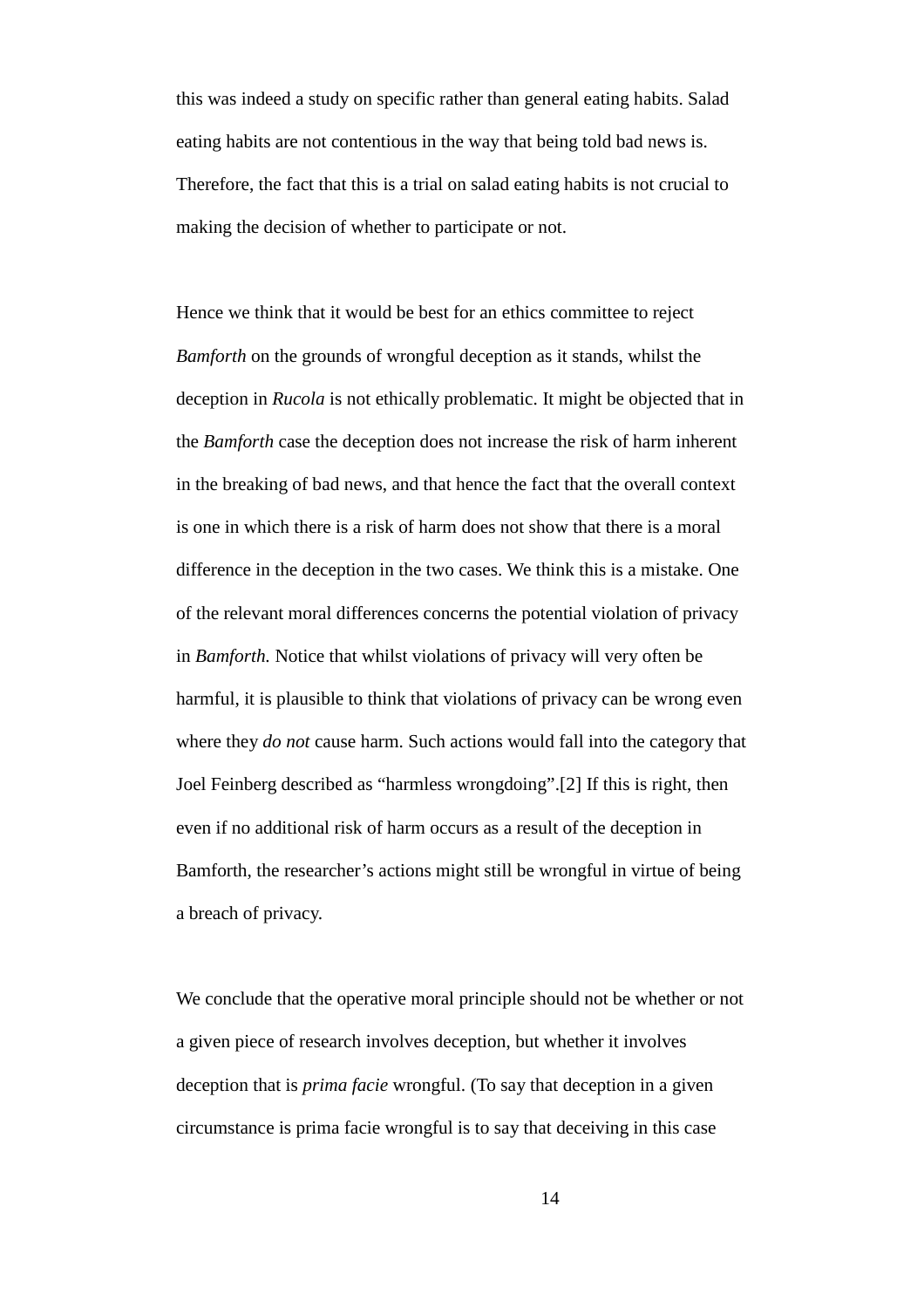would be wrong if there were no other moral principles relevant to the situation. Where there are other moral principles such as non-maleficence operative, we may sometimes judge that the prima facie wrongfulness of a given piece of deception can be outweighed. Providing an account of how such balancing is to be performed is beyond the scope of this article).

One could object here that there is nothing stopping *Bamforth* from redescribing the aims of the trial to involve general communications issues. This raises two possibilities. It might be the case that *Bamforth* then intentionally misdescribes the aims of the trial in order to obtain ethics approval. However this is clearly unethical as *Bamforth* is then seeking to deceive the ethics committee as to his true purpose. On the other hand, it might be the case that *Bamforth's* initial aims are rather broad, e.g. doctor/patient communications in general, but a more narrow theme emerges during the trial, e.g. claims relating to the breaking of bad news. In such a case, as long as researchers are acting in good faith in their original description of the project there is no deception, it's simply that the aims of the trial have changed during its course. $2^2$ 

We suggest that ethics committees should take deceptive withholding of information to be prima facie wrongful only where it deprives a research participant of information that would be relevant to the decision of a reasonable person as to whether to join the research project. Notice that there may be some people who *would* object to the withholding of

<sup>2</sup> This change may necessitate re-affirming consent to participate, but this issue is outside the scope of this paper.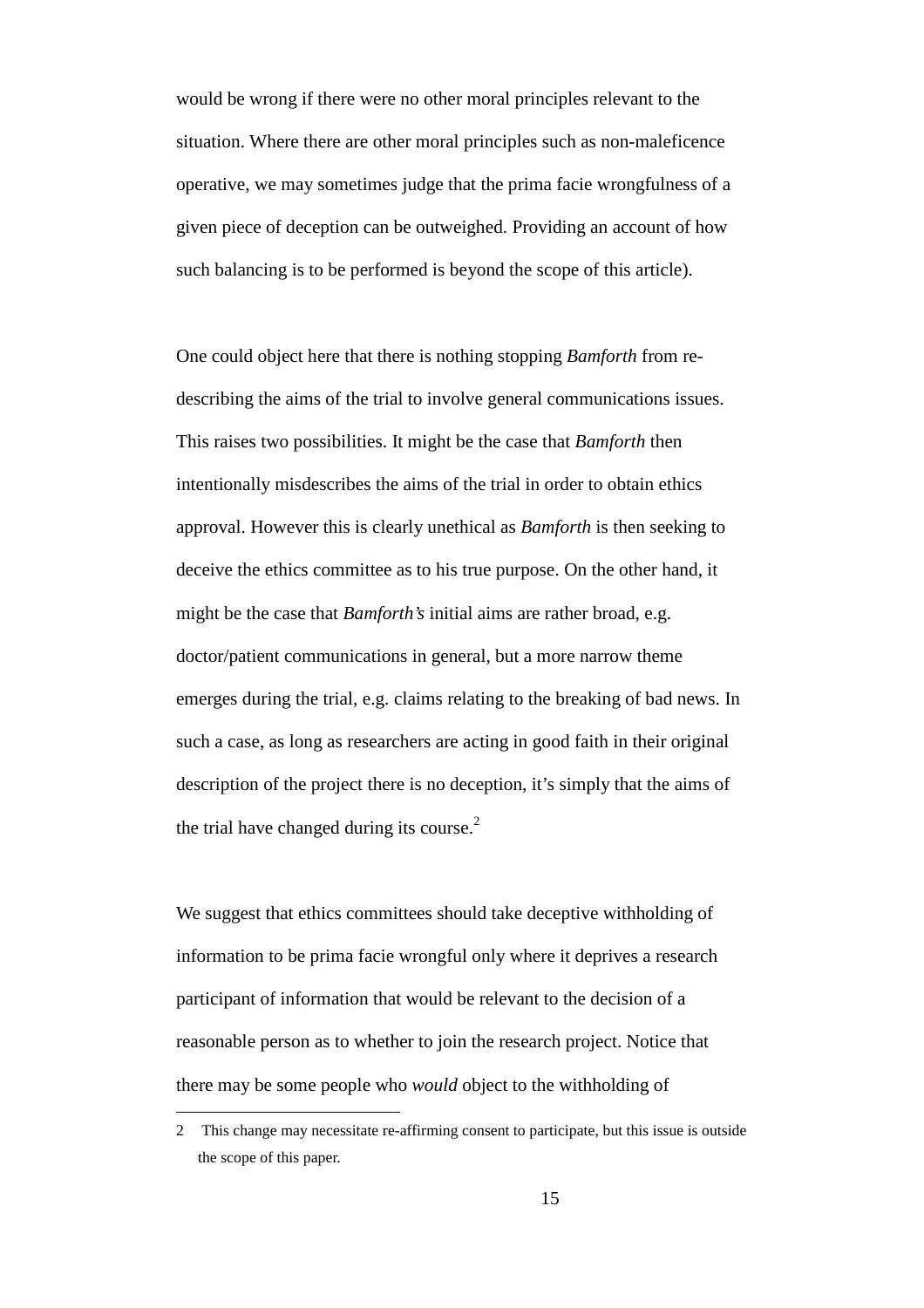information that a reasonable person would not object to. For instance in the *Rucola* case, there might be someone who had a pathological hatred of salad, and who was most unhappy at the prospect of taking part in a piece of research which could form the basis of a campaign to increase salad uptake.

Whilst it is important for ethics committees to be representative, and to make sure that they do not make judgements of 'reasonableness' which reflect their narrow cultural or class interests, it is impossible for ethics committees to take into account every possible set of values, however unusual, in thinking about information provision. The primary job of an ethics committee is to determine whether a given research project is suitable for researchers to invite participants to take part in it. This is a general task, which by definition cannot be tailored specifically to each possible set of values. Hence where the participants recruited are competent adults the participants must bear some responsibility for informing researchers of unusual values they may have that research ethics committees might not have taken into account in thinking about whether the research project is ethically acceptable.

Our principle for determining when deceptive withholding of information is ethically acceptable relies on the idea of reasonableness, and so is in an obvious way indeterminate. In part this is an inescapable feature of principles. However, in the final section we shall attempt to flesh out the principle a bit, by arguing that there is good reason to think that our standards of reasonable revelation of information should be higher in

16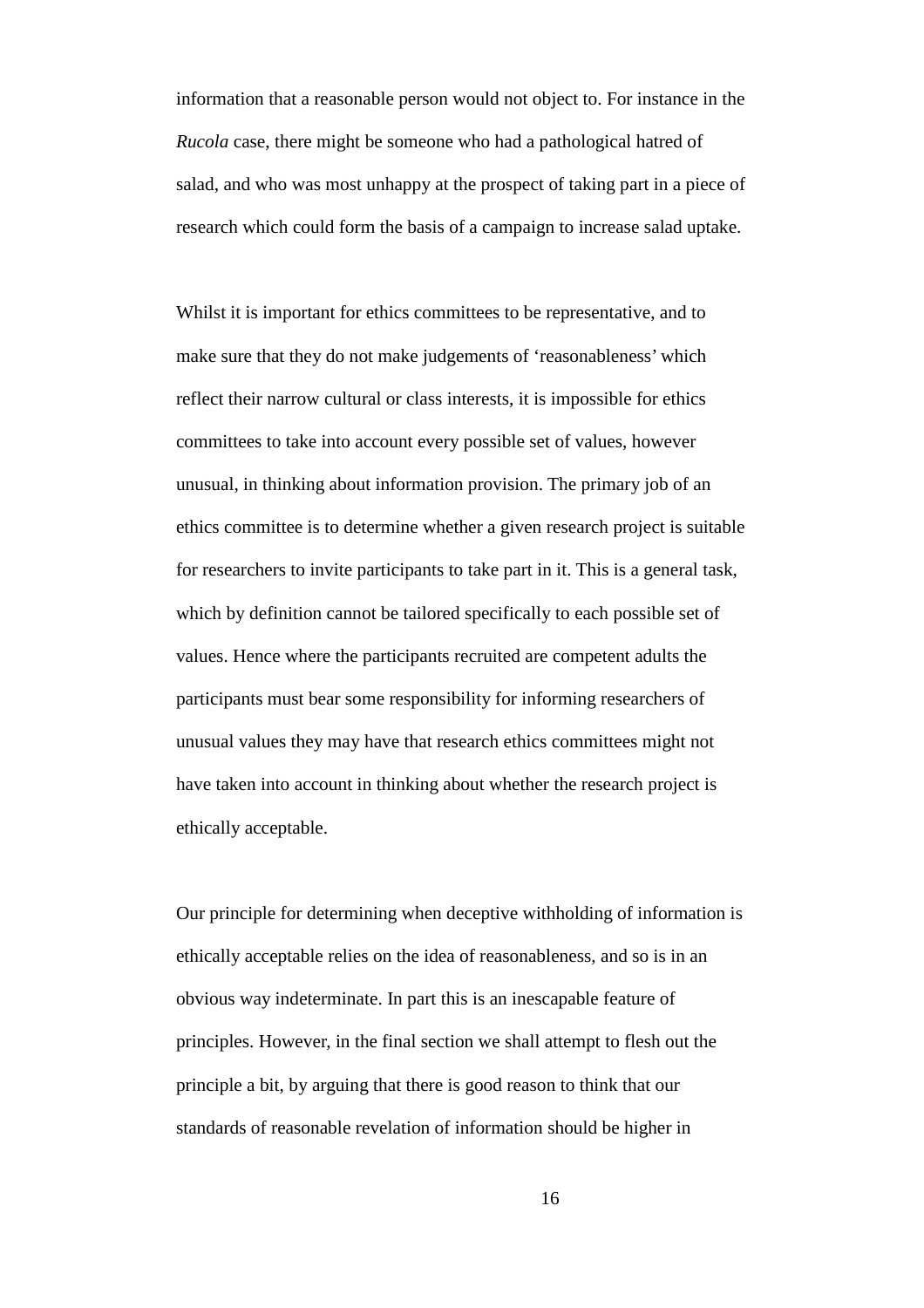research than elsewhere.

# **Why Research as a Context Creates a Strong Presumption of Revelation**

The profile of the risks in research is most unusual, and this has effects on the way we should conceive of reasonable provision of information in research. In short, the nature of research as a context creates a presupposition that more rather than less information will be provided, and hence makes it more difficult to justify deceptive withholding of information than elsewhere.

Hansson and Hermansson [3] argue that in any risk management problem there are three parties. First, there are those on whom the risk is imposed; second there are those who control the risk; and third there are those who benefit from the risk being run. Their chief thought is that the first thing we should do in looking at a risk management context is ask whether it is a context in which the same person occupies all three roles, or whether it is a context in which the controller of the risk and the beneficiary of the risk are different from the person who is subjected to the risk.

Where one and the same person benefits from the risk and can control the risk that they are exposing themselves to, then the context of risk is least ethically problematic: a case of this sort would be when an experienced mountaineer climbs a difficult mountain. Most ethically problematic are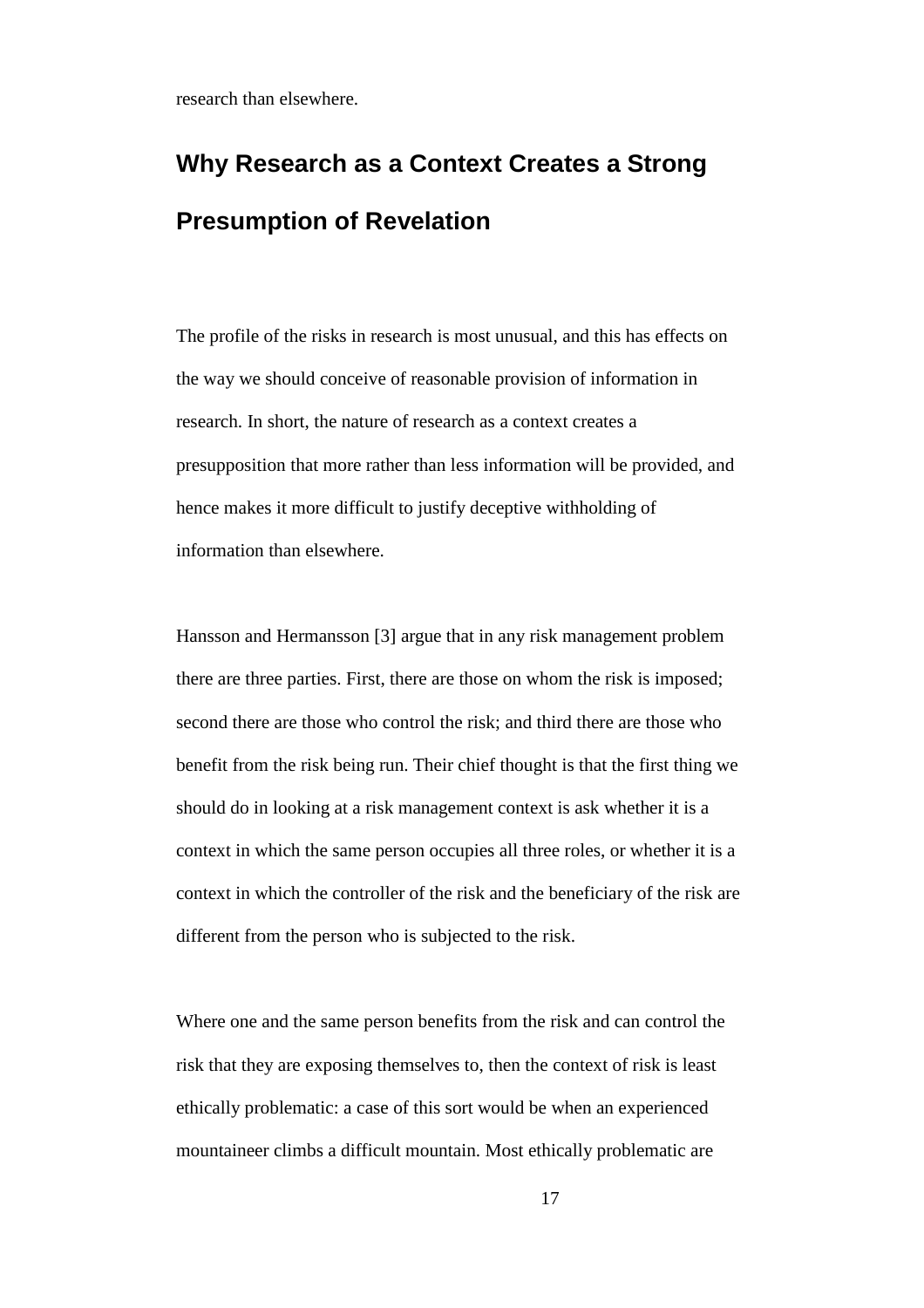those cases where the risk-exposed neither benefit from their risk exposure nor can control their exposure to the risk: a case of this kind would be where a company pollutes the local water supply because this is cheaper than disposing of their waste properly, and local residents have no option but to continue drinking the water.

Research has two features that push it towards the more ethically problematic end of the risk management spectrum. First, research does not aim specifically to benefit the participants: instead the aim is to generate new knowledge. Even in cases of so-called therapeutic research, what makes the intervention *research* as opposed to treatment is the attempt to generate new knowledge, and the specifically research elements of the treatment do not seek directly to benefit the patient. [4, p.21] Given that those exposed to the risks of research are not intended to benefit from the risk imposition, this immediately makes the risk context more problematic than the mountain-climber case.

Second, the research participant has limited control over his or her risk exposure: the typical research participant is very unlike the experienced mountaineer who can see the rockface above (and has probably climbed the route before), and can at each stage decide which way to ascend in order to ensure safety. The chief ways research participants can control the risks they are exposed to are the informed consent process, and their right of exit from the research project. Given the typical power relations between researchers and researched, ethics committees are usually rightly reluctant to place too

18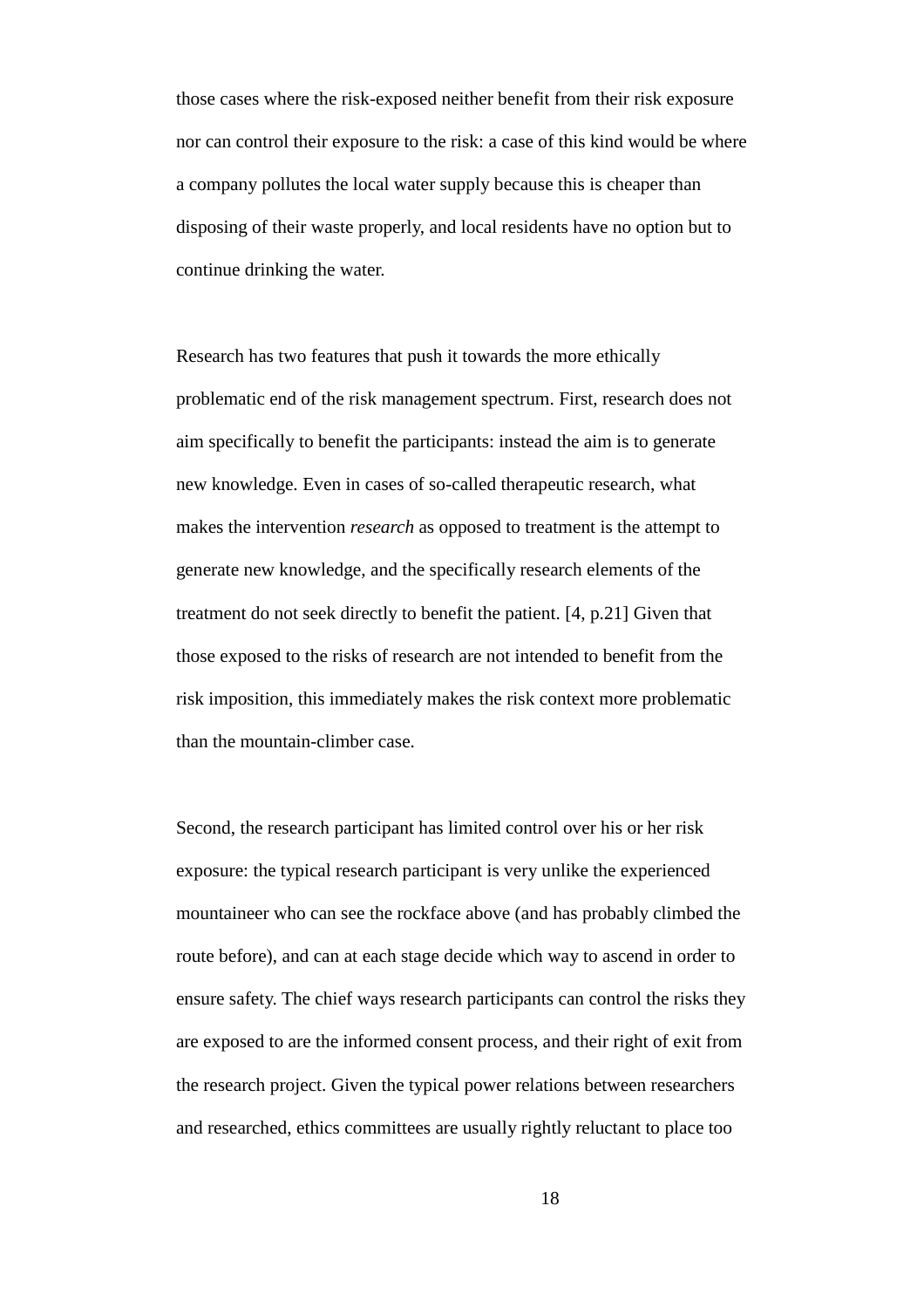much of the needed weight of risk management on the right of exit from research. It follows that a great deal of the problems of risk management in research need to be solved by the informed consent process. Valid consent requires that the participant be given information adequate to making a reasonable decision as to whether to take part in the research or not. Where the information revealed is less than all that is relevant, then the participant does not have adequate control of the risk, and the risks imposed begin to look more like those in the water pollution case than in the mountain climber case.

Given the nature of the risk management problems that the context of research presents, we think that there is a reasonable presumption that all facts, which would be relevant to making the decision to take part in the research project, will be revealed. And therefore, given this reasonable presupposition, the failure to do so will in general be prima facie ethically unacceptable. However, where methodological considerations require deceptive withholding of information from participants, and the information withheld is not relevant to the decision that a reasonable person would make as to whether to participate in the research, deceptive withholding of information is permissible.

#### **References**

[1] Sokol, D. (2006). "Dissecting 'Deception'", *Cambridge Quarterly of Healthcare Ethics* **15**, pp.457 – 464.